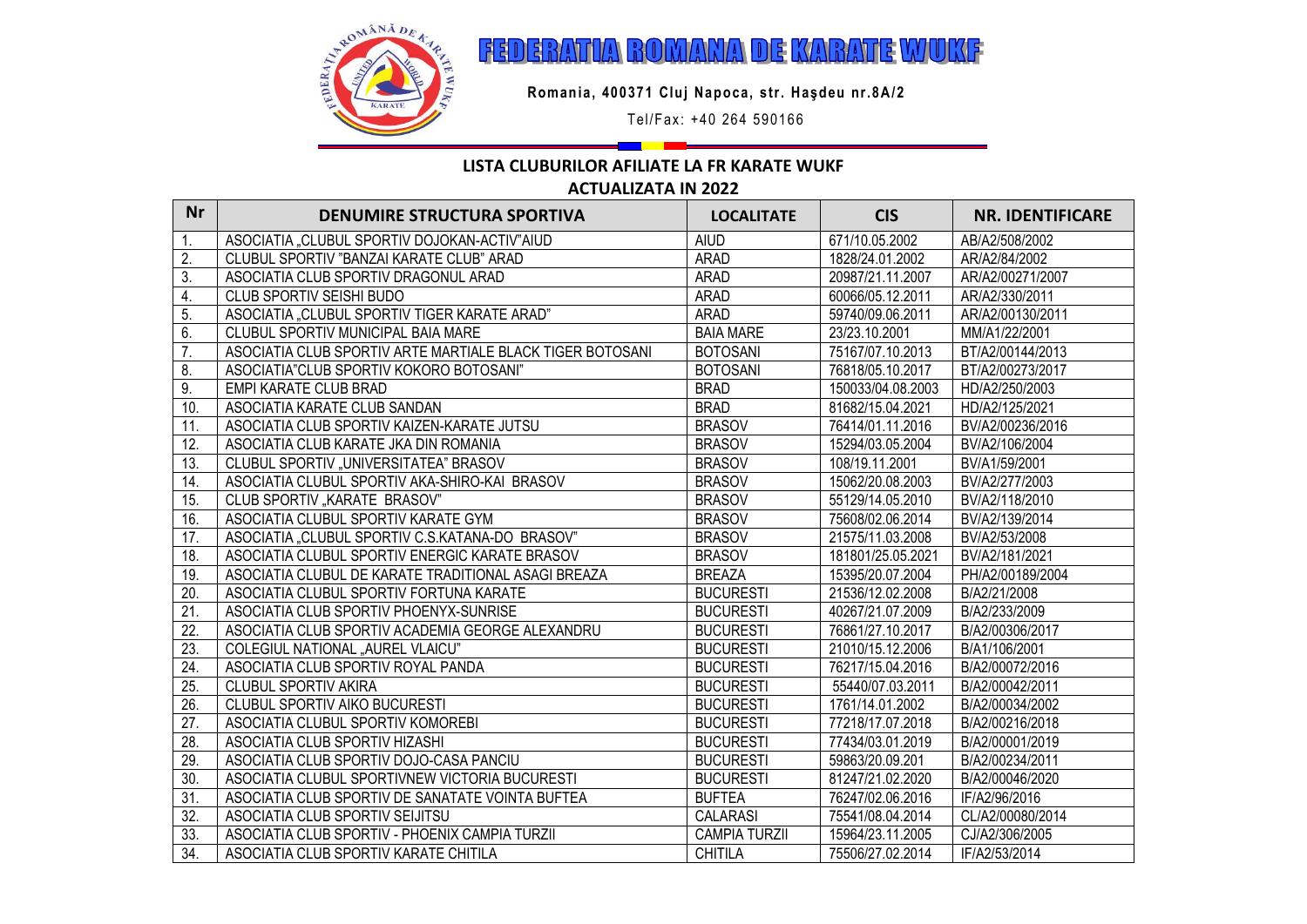| 35.               | <b>CLUB SPORTIV CHITILA</b>                                  | <b>CHITILA</b>       | 76286/21.06.2016 | IF/A1/00007/2016 |
|-------------------|--------------------------------------------------------------|----------------------|------------------|------------------|
| $\overline{36}$ . | ASOCIATIA CLUB SPORTIV PREMIER KARATE DOJO                   | <b>CLUJ NAPOCA</b>   | 76572/08.03.2017 | CJ/A2/00074/2017 |
| $\overline{37}$ . | PALATUL COPIILOR CLUJ NAPOCA                                 | <b>CLUJ NAPOCA</b>   | 1020/23.11.2001  | CJ/A1/00115/2001 |
| $\overline{38}$   | ASOCIATIA JUDETEANA DE KARATE W.K.C                          | <b>CLUJ-NAPOCA</b>   | 9340/24.04.2003  | CJ/B/4/2003      |
| 39.               | CLUBUL SPORTIV "MIXED MARTIAL ARTS TRANSILVANIA" CLUJ-NAPOCA | <b>CLUJ-NAPOCA</b>   | 55282/06.10.2010 | CJ/A2/239/2010   |
| 40.               | C.S.DYNAMIC CLUJ-NAPOCA                                      | CLUJ-NAPOCA          | 15196/10.02.2004 | CJ/A2/25/2004    |
| 41.               | CLUBUL SPORTIV ELITE MARTIAL ARTS                            | CLUJ-NAPOCA          | 59825/07.09.2011 | CJ/A2/203/2011   |
| 42.               | ASOCIATIA CLUB SPORTIV POLI KARATE                           | CLUJ-NAPOCA          | 1845/29.01.2002  | CJ/A2/110/2002   |
| 43.               | CLUBUL SPORTIV "POLITEHNICA" CLUJ-NAPOCA                     | CLUJ-NAPOCA          | 40438/23.12.2009 | CJ/A1/29/2009    |
| 44.               | CLUBUL SPORTIV SENDO-RYU                                     | CLUJ-NAPOCA          | 952/26.08.2002   | CJ/A2/734/2002   |
| 45.               | CLUBUL SPORTIV KARATE CLUB VULTURUL CLUJ-NAPOCA              | CLUJ-NAPOCA          | 1846/29.01.2002  | CJ/A2/109/2002   |
| 46.               | CLUBUL SPORTIV "WHITE TIGER BUDOCAN"                         | CLUJ-NAPOCA          | 927/09.08.2002   | CJ/A2/712/2002   |
| 47.               | CLUBUL SPORTIV "VULTURUL" COMARNIC                           | <b>COMARNIC</b>      | 2230/26.03.2002  | PH/A2/373/2002   |
| 48.               | CLUBU SPORTIV ATEMI KARATE CONSTANTA                         | <b>CONSTANTA</b>     | 55253/01.09.2010 | CT/A2/216/2010   |
| 49.               | CLUBUL SPORTIV KARATE DOJO KEN                               | <b>CONSTANTA</b>     | 40093/27.03.2009 | CT/A2/85/2009    |
| 50.               | CLUBUL SPORTIV "WASHI" CRAIOVA                               | <b>CRAIOVA</b>       | 20905/22.08.2007 | DJ/A2/198/2007   |
| 51.               | ASOCIATIA "CLUBUL SPORTIV BUDOKAN-RYU"                       | <b>DEJ</b>           | 21700/03.07.2008 | CJ/A2/158/2008   |
| 52.               | <b>CLUBUL SPORTIV KIHON DEVA</b>                             | <b>DEVA</b>          | 20981/15.11.2007 | HD/A2/266/2007   |
| 53.               | <b>CLUBUL SPORTIV "HEIAN" DEVA</b>                           | <b>DEVA</b>          | 15434/16.08.2004 | HD/a2/216/2004   |
| 54.               | ASOCIATIA CLUB SPORTIV SEISHIN-KAI                           | <b>FAGARAS</b>       | 75962/10.06.2015 | BV/A2/00154/2015 |
| 55.               | ASOCIATIA CLUB SPORTIV FIGHT 4 SPORT V-S                     | <b>FETESTI</b>       | 76913/07.12.2017 | IL/A2/00345/2017 |
| 56.               | <b>CLUB HAYASHI-ACTIV</b>                                    | <b>FLORESTI</b>      | 1944/19.02.2002  | CJ/A2/177/2002   |
| $\overline{57}$ . | CLUBUL SPORTIV "UNIREA" FOCSANI                              | <b>FOCSANI</b>       | 00039/23.10.2001 | VN/A1/38/2001    |
| 58.               | CLUB SPORTIV KARATE CLUB GIROC                               | <b>GIROC</b>         | 75474/28.01.2014 | TM/A2/24/2014    |
| 59.               | ASOCIATIA CLUB SPORTIV HOGHIZ                                | <b>HOGHIZ</b>        | 75878/18.03.2015 | BV/A2/80/2015    |
| 60.               | CLUB BLACK DRAGON IEDERA                                     | <b>IEDERA DE JOS</b> | 15572/05.01.2005 | DB/A2/2/2005     |
| 61.               | CLUBUL SPORTIV MUNICIPAL LUGOJ                               | <b>LUGOJ</b>         | 958/28.08.2002   | TM/A1/40/2002    |
| 62.               | "CLUB SPORTIV IPPON" MEDIAS                                  | <b>MEDIAS</b>        | 946/23.08.2002   | SB/A2/728/2002   |
| 63.               | <b>CLUB ZANSHIN MORENI</b>                                   | <b>MORENI</b>        | 9030/01.10.2002  | DB/A2/783/2002   |
| 64.               | ASOCIATIA CLUB SPORTIV SCOALA DE KARATE TIGER                | MURESENII BARG.      | 137/09.06.2011   | BN/A2/128/2011   |
| 65.               | CLUBUL SPORTIV VICTORIA NADLAC                               | <b>NADLAC</b>        | 15414/10.08.2004 | AR/A2/8/2004     |
| 66.               | ASOCIATIA CLUBUL SPORTIV"SHOTOKAN DOJO" NASAUD               | <b>NASAUD</b>        | 55424/23.02.2011 | BN/A2/26/2011    |
| 67.               | ASOCIATIA CLUBUL SPORTIV GRANICERUL NASAUD                   | <b>NASAUD</b>        | 9133/16.12.2002  | BN/A2/00862/2002 |
| 68.               | CLUBUL SPORTIV "DIAMANT" CONSTANTA                           | <b>NAVODARI</b>      | 15872/15.09.2005 | CT/A2/230/2005   |
| 69.               | ASOCIATIA CLUB SPORTIV RECORD ORADEA                         | <b>ORADEA</b>        | 1835/24.01.2002  | BH/A2/88/2002    |
| 70.               | CLUBUL SPORTIV FOCUL VIU BIHOR                               | <b>ORADEA</b>        | 76157/04.01.2016 | BH/A2/18/2016    |
| $\overline{71}$ . | <b>CLUBUL SPORTIV "SHINTO"</b>                               | <b>PETROSANI</b>     | 15885/21.02.2005 | HD/A2/239/2005   |
| $\overline{72}$ . | CLUBUL SPORTIV "SAKKI INTERNATIONAL KARATE DO"               | <b>PIATRA NEAMT</b>  | 15577/11.01.2005 | NT/A2/00007/2005 |
| $\overline{73}$ . | ASOCIATIA "CLUBUL SPORTIV BASSAI-DAI PIATRA NEAMT"           | PIATRA NEAMT         | 79274/29.03.2019 | NT/A2/00079/2019 |
| 74.               | ASOCIATIA "CLUB SPORTIV DOJO-KI PITESTI"                     | <b>PITESTI</b>       | 608/21.04.2002   | AG/A2/454/2002   |